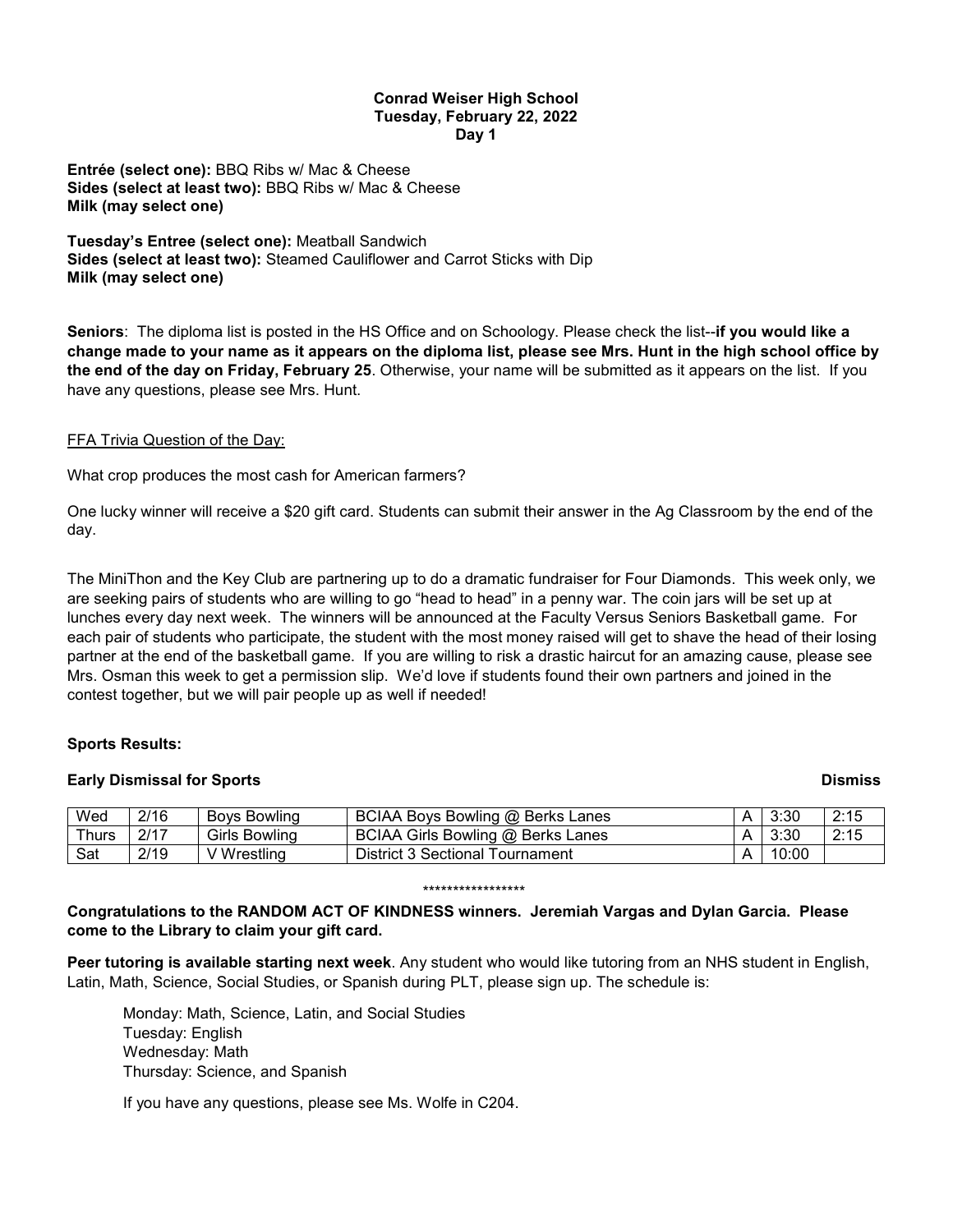# **Attn: Sophomores and Juniors**

# **Are you interested in an Internship for next school year? Remember to:**

- At your scheduling meeting-notify your counselor that you are interested in an internship
- Return your completed Internship Application to Mrs. Angstadt
- See Mrs. Angstadt with questions or

Attend a PLT: "Internship Program Information Session"

**SENIORS –** If you would like to order a class of 2022 shirt, please pick up an order form at lunch. They will be sold until February 25. They are on the same order form as Mini-THON shirts.

### **SENIORS- Time to vote for the Class of 2022 Senior Bests! Access the google form link on your Senior Class Schoology page and complete by February 22nd. See Mrs. Grajewski or Mr. Wert with any questions.**

**Mini-THON 2022 t-shirts are now on sale!** Student t-shirts will be on sale during all lunches through Friday, 2/25. Student t-shirts MUST be pre-ordered. Shirt prices are \$10 (add \$2 for 2X and 3X).

The Berks County Department of Agriculture & Penn State Berks Admissions Office welcomes you and your students in 9-12th grades to participate in the **2022 Virtual Agricultural Career Fair on March 17th, 9:00-11:00 am**. During the career fair, students will discover a wide range of exciting agricultural careers and educational pathways available to them as well as the skills and knowledge required to succeed in agricultural fields. Agriculture includes many support industries beyond crop and animal production including:

- Financial services, Law, Computer software & app development, Robotics , Turf grass management, Greenhouse & nurseries, Higher education, Veterinarians, Forestry, Soil & water conservation, Equine industry, Engineering, Food processing, butchering, and baking

To participate in the Virtual Career Fair, please RSVP by March 10<sup>th</sup> to Emily Wangolo

[\(ewangolo@countyofberks.com\)](mailto:ewangolo@countyofberks.com), then join the Zoom event on March 17<sup>th</sup> via the link below. The schedule is listed below for your planning purposes.

**SOPHOMORES & JUNIORS:** Carnegie Mellon's Pre-College Programs has some exciting opportunities at no cost for current sophomores and juniors who demonstrate financial need, among other considerations. The 3 programs are: A14All @ Carnegie Mellon, Computer Science Scholars, Summer Academy for Math & Science. Visit <https://apply-precollege.studentaffairs.cmu.edu/apply/> for complete details and to apply online with a deadline of March 9, 2022.

**JUNIORS & SENIORS:** Upcoming college representative visit:

• Wednesday, February  $23^{\text{rd}}$  @ 1:00  $\blacksquare$  Reading Area Community College

**Attention athletes:** Physical paperwork is online this year!

- If you did not play a fall or winter sport, you and a parent must create accounts at [www.planeths.com](http://www.planeths.com/) to complete all of your physical paperwork. You will need to print Sections 6 and 7 to take to your physician, then upload section 7. The physical must be dated after **June 1, 2021**!
- If you played a fall or winter sport, you will need to log on to your planeths.com account and complete Section 8, the Recertification (Spring). If an injury has occurred since the initial physical was done, you will need to also complete Section 9, have it signed by a physician, and upload it.
- If you did not play a fall or winter sport but already created your accounts at planeths.com to play a spring sport, you can check with Mrs. Bright [\(w\\_bright@conradweiser.org\)](mailto:w_bright@conradweiser.org) or Ellen Cerasoli [\(e\\_cerasoli@conradweiser.org\)](mailto:e_cerasoli@conradweiser.org) to see if you are already on the roster.

**High school spring sports are scheduled to start on Monday, March 7th. Middle school spring sports are scheduled to start on Monday, March 14th. Physical paperwork must be completed before these dates in order to be able to participate.** If you have any questions, contact Mrs. Bright or Ellen Cerasoli at 610-693-8542, ext. 6266 or at the above email.

**Signing Day for Conrad Weiser Athletes will be Friday, March 4th at 2pm in the gym.** Any senior athlete who has committed to play a sport next year and wants to participate can pick up a bio sheet in the main office. They must be returned by Friday, February 25<sup>th</sup>!